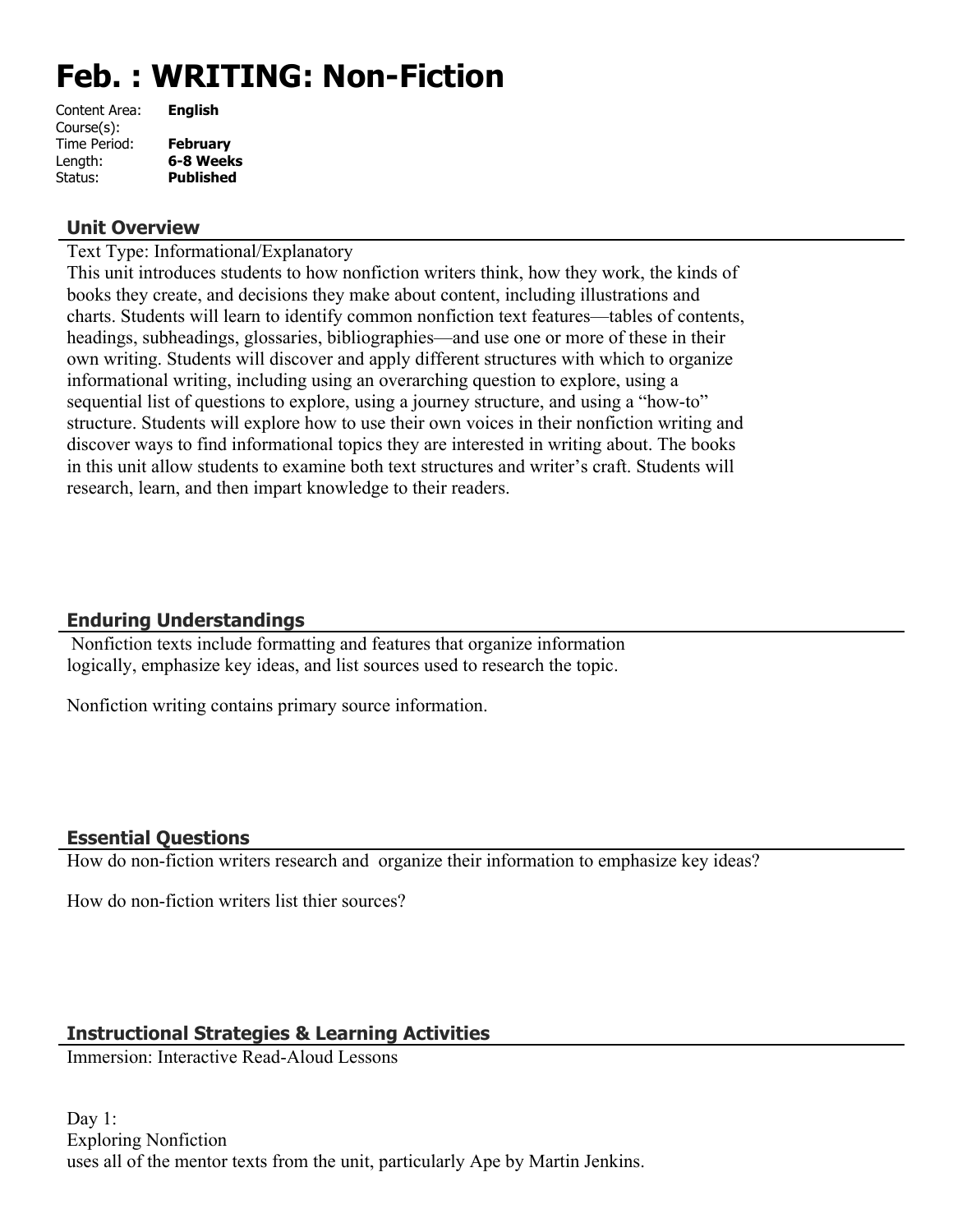Rationale: Build excitement for this unit and for the nonfiction inquiry by previewing all the mentor texts and reading one closely. Students will learn that the mentor texts are nonfiction, informational texts, which are written to examine a particular topic and convey ideas and information in engaging ways. A close look at Ape by Martin Jenkins will be used to introduce students to effective nonfiction features.

Common Core State Standards: W.4.2, W.4.4, W.4.5, W.4.7, W.4.8, W.4.9, W.4.10, SL.4.1, SL.4.2, SL.4.3, SL.4.4, SL.4.6, L.4.1, L.4.2, L.4.3, L.4.4, L.4.5, L.4.6

Day 2:

Nonfiction Features

uses The Great Fire by Jim Murphy.

Rationale: Students will examine how nonfiction texts include formatting and features that organize information logically, emphasize key ideas, and list sources used to research the topic.

Common Core State Standards: W.4.1, W.4.2, W.4.4, W.4.5, W.4.7, W.4.8, W.4.9, W.4.10, SL.4.1, SL.4.2, SL.4.3, SL.4.4, SL.4.6, L.4.1, L.4.2, L.4.3, L.4.4, L.4.5, L.4.6

#### Day 3:

Use of Voice

uses If You Decide to Go to the Moon by Faith McNulty and A Drop of Water by Walter Wick.

Rationale: Students will identify how nonfiction authors use a particular voice that connects to their audience and purpose.

Common Core State Standards: W.4.1, W.4.2, W.4.4, W.4.5, W.4.7, W.4.8, W.4.9, W.4.10, SL.4.1, SL.4.2, SL.4.3, SL.4.4, SL.4.6, L.4.1, L.4.2, L.4.3, L.4.4, L.4.5, L.4.6

Day 4:

Visuals in Nonfiction

uses A Drop of Water by Walter Wick, A Walk in the Rainforest by Kristin Joy Pratt, The Great Fire by Jim Murphy, and The Top of the World by Steve Jenkins.

Rationale: Students will examine different options for nonfiction visuals to further develop a topic by providing concrete details and examples relating to the topic.

Common Core State Standards: W.4.1, W.4.2, W.4.4, W.4.5, W.4.7, W.4.8, W.4.9, W.4.10, SL.4.1, SL.4.2, SL.4.3, SL.4.4, SL.4.5, SL.4.6, L.4.1, L.4.2, L.4.3, L.4.4, L.4.5, L.4.6

Day 5

Authors' Connections to Nonfiction Topics

uses How to Talk to Your Dog by Jean Craighead George.

Rationale: Explore how authors might have chosen their nonfiction topics. Students will consider how authors select topics based on interest, passion, and/or curiosity.

Common Core State Standards: W.4.2, W.4.4, W.4.5, W.4.7, W.4.8, W.4.9, W.4.10, SL.4.1, SL.4.2, SL.4.3,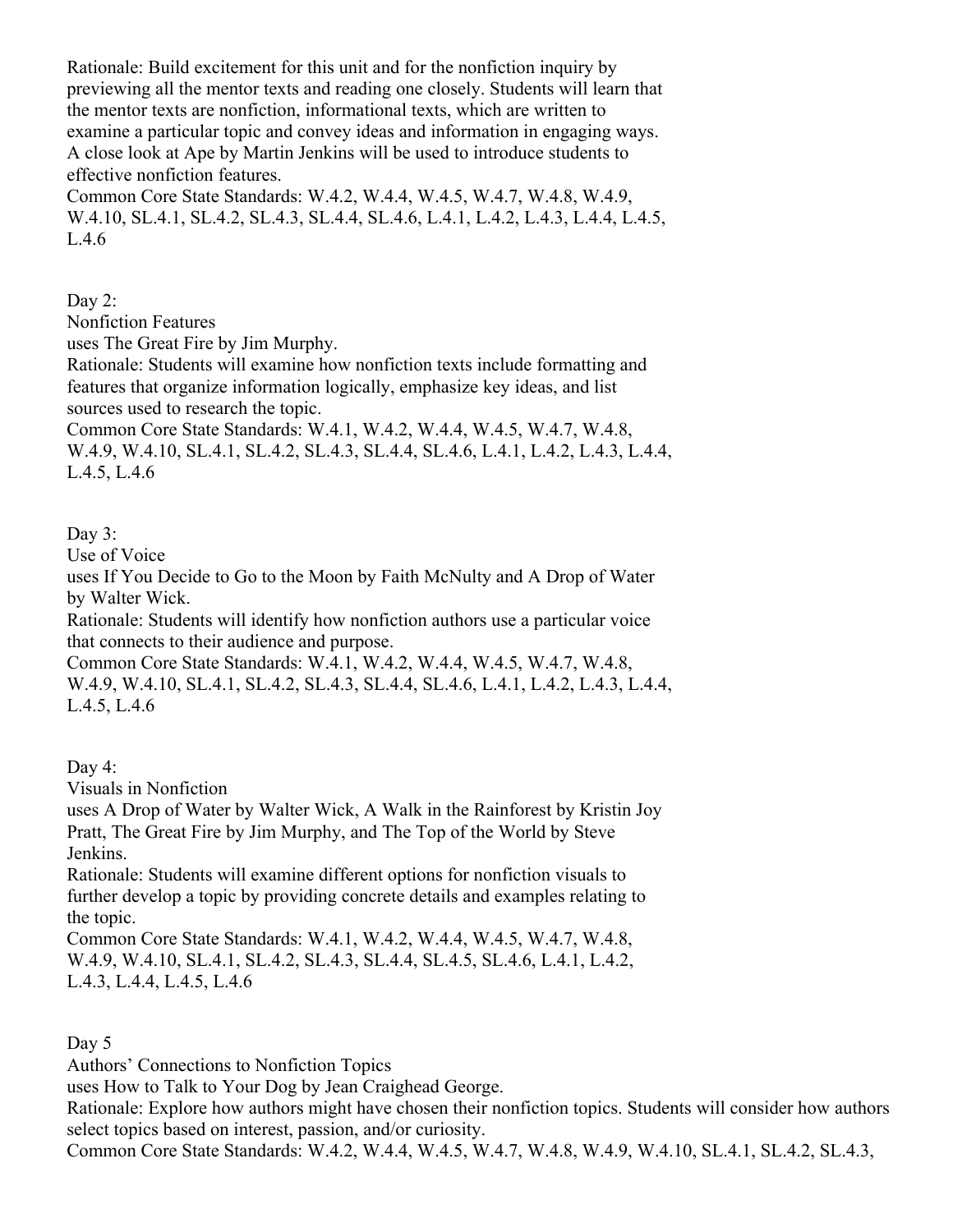SL.4.4, SL.4.6, L.4.1, L.4.2, L.4.3, L.4.4, L.4.5, L.4.6

Mini-Lessons

Generating Ideas I: Exploring Passions and Fascinations

uses The Top of the World: Climbing Mount Everest by Steve Jenkins.

Rationale: Nonfiction writers often write about topics they are passionate about. Students will explore their passions as possible topics for nonfiction writing.

Common Core State Standards: W.4.1, W.4.2, W.4.4, W.4.5, W.4.7, W.4.8, W.4.9, W.4.10, SL.4.1, SL.4.2, SL.4.3,

SL.4.4, SL.4.6, L.4.1, L.4.2, L.4.3, L.4.4, L.4.5, L.4.6

Generating Ideas II: Primary Source Inspiration

uses A Drop of Water by Walter Wick.

Rationale: Nonfiction includes primary source information. Helping students think about topics about which they

have firsthand experience and on which they can potentially do primary source research will support them in generating ideas.

Common Core State Standards: W.4.2, W.4.4, W.4.5, W.4.7, W.4.8, W.4.9, W.4.10, SL.4.1, SL.4.2, SL.4.3, SL.4.4,

SL.4.6, L.4.1, L.4.2, L.4.3, L.4.4, L.4.6

Generating Ideas III: Topics We Are Curious About

uses The Great Fire by Jim Murphy.

Rationale: Nonfiction writing requires research and reading secondary source materials. In order to explore and

examine potential writing topics, students will need to consider topics they are interested in researching and reading more about.

Common Core State Standards: W.4.2, W.4.4, W.4.5, W.4.7, W.4.8, W.4.9, W.4.10, SL.4.1, SL.4.2, SL.4.3, SL.4.4,

SL.4.6, L.4.1, L.4.2, L.4.3, L.4.5, L.4.6

Selecting: Choosing Topics to Research and Develop

uses students' Writers' Notebooks.

Rationale: Nonfiction writing requires writers to work on developing a topic through research, including primary and

secondary source information, and then present this information in engaging ways. Students will thoughtfully decide

which topic they want to stick with, develop, and craft for an audience of readers.

Common Core State Standards: W.4.2, W.4.4, W.4.5, W.4.7, W.4.8, W.4.9, W.4.10, SL.4.1, SL.4.2, SL.4.3, SL.4.4,

SL.4.6, L.4.1, L.4.2, L.4.3, L.4.6

Collecting I: Questions Lead to Good Research

uses How to Talk to Your Dog by Jean Craighead George and students' Writers' Notebooks. Rationale: Questions guide research. Thoughtful questions of substance come from the interest of a learner who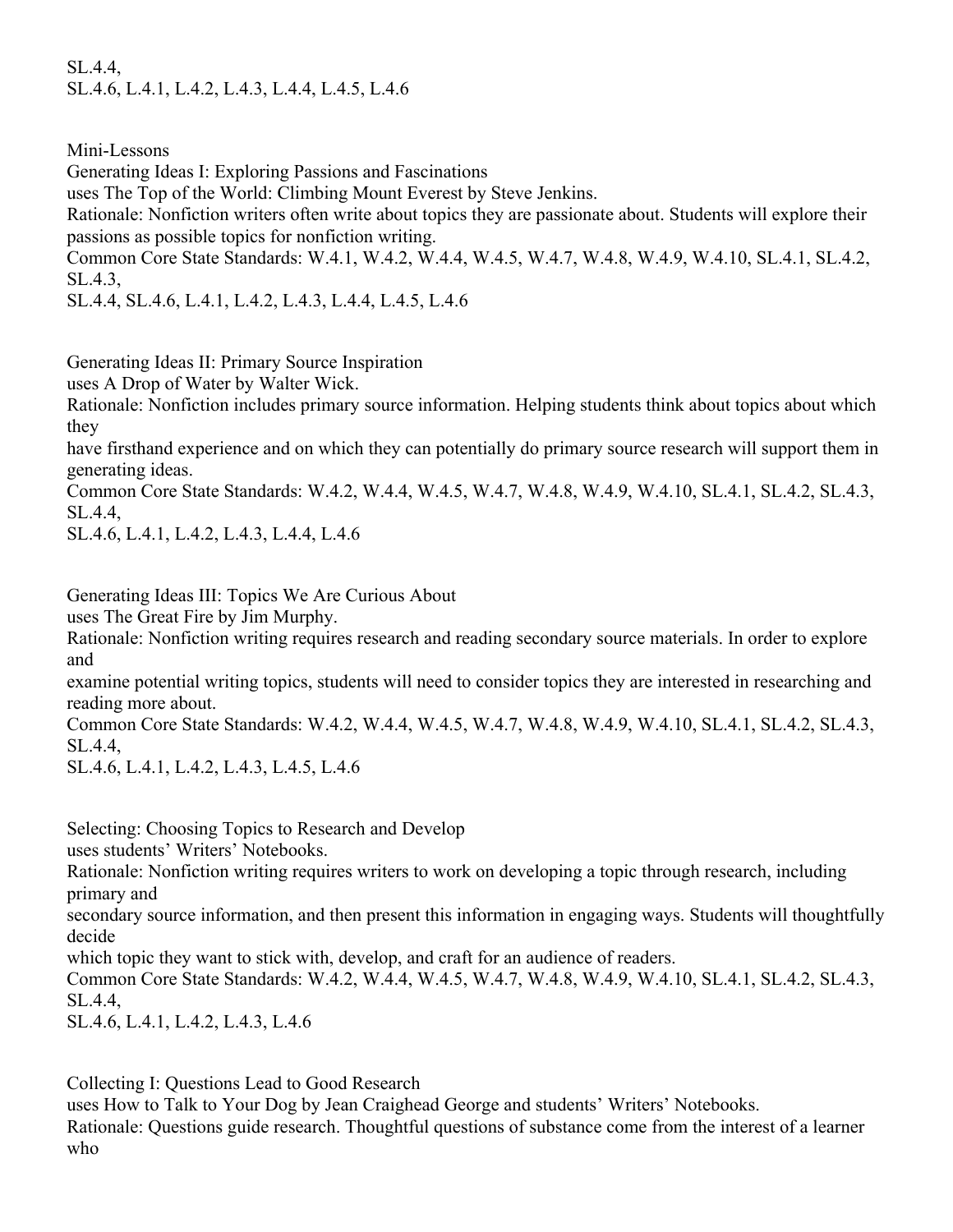knows some things about a topic and wants to know more. Students will consider what they know and questions

they have about their topics to determine the research they will need to conduct.

Common Core State Standards: W.4.2, W.4.4, W.4.5, W.4.7, W.4.8, W.4.9, W.4.10, SL.4.1, SL.4.2, SL.4.3, SL.4.4,

SL.4.6, L.4.1, L.4.2, L.4.3, L.4.6

Collecting II: Primary Sources

uses A Drop of Water by Walter Wick, How to Talk to Your Dog by Jean Craighead George, and students' Writers'

Notebooks.

Rationale: Nonfiction writing contains primary source information. Students need to consider how they will gather

this information and begin to plan for their research.

Common Core State Standards: W.4.2, W.4.4, W.4.5, W.4.6, W.4.7, W.4.8, W.4.9, W.4.10, SL.4.1, SL.4.2, SL.4.3,

SL.4.4, SL.4.6, L.4.1, L.4.2, L.4.3, L.4.4, L.4.5, L.4.6

Collecting III: Secondary Research

uses The Great Fire by Jim Murphy and students' Writers' Notebooks

Rationale: Nonfiction writing contains secondary source information. Students need to consider types of secondary

source materials, think about how they will gather these materials, and begin to not just plan but conduct their research.

Common Core State Standards: W.4.2, W.4.4, W.4.5, W.4.6, W.4.7, W.4.8, W.4.9, W.4.10, SL.4.1, SL.4.2, SL.4.3,

SL.4.4, SL.4.6, L.4.1, L.4.2, L.4.3, L.4.4, L.4.5, L.4.6

Collecting IV: Considering Purpose and Audience

uses Everglades by Jean Craighead George and students' Writers' Notebooks.

Rationale: Good writing has a purpose and is written with an audience in mind. Once information has been gathered through both primary and secondary research, writers need to consider their audiences and purposes for

writing before they begin their drafts.

Common Core State Standards: W.4.1, W.4.2, W.4.3, W.4.4, W.4.5, W.4.7, W.4.8, W.4.9, W.4.10, SL.4.1, SL.4.2,

SL.4.3, SL.4.4, SL.4.6, L.4.1, L.4.2, L.4.3, L.4.4, L.4.5, L.4.6

Drafting I: Introduction

uses several of the mentor texts from the unit.

Rationale: Writers of nonfiction must introduce their topics clearly so that readers can begin to make predictions

and connections to their pieces. Students will evaluate various types of introductions and select the most appropriate and engaging one for their nonfiction pieces.

Common Core State Standards: W.4.1, W.4.2, W.4.3, W.4.4, W.4.5, W.4.7, W.4.8, W.4.9, W.4.10, SL.4.1, SL.4.2,

SL.4.3, SL.4.4, SL.4.6, L.4.1, L.4.2, L.4.3, L.4.4, L.4.5, L.4.6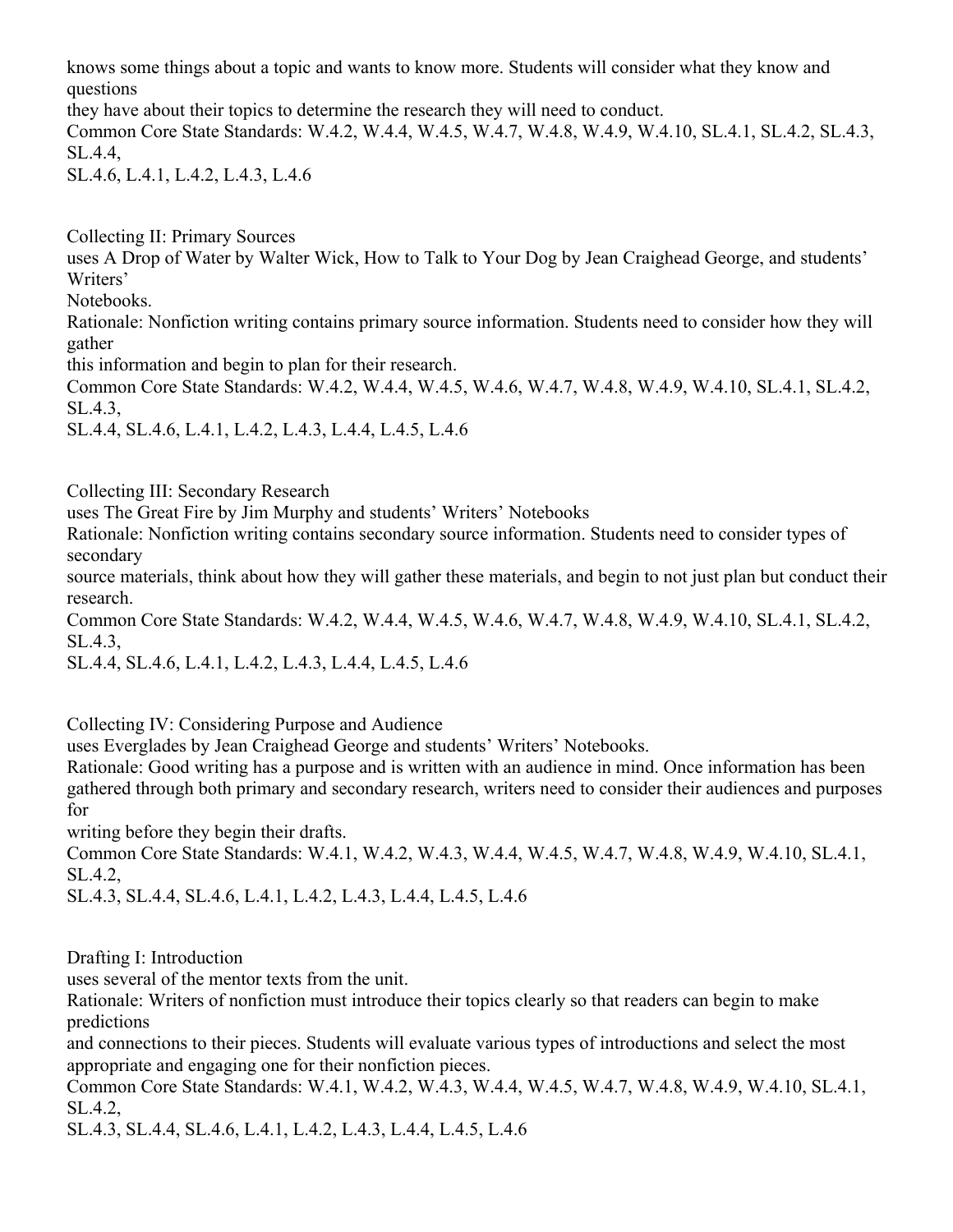Drafting II: Organizing Information Logically

uses Into the Sea by Brenda Guiberson, If You Decide to Go to the Moon by Faith McNulty, How to Talk to Your

Dog by Jean Craighead George, Ape by Martin Jenkins, and students' drafts.

Rationale: Part of drafting—going from the Writer's Notebook to the draft—includes deciding how to organize

one's ideas by grouping related information into paragraphs and sections. Students will examine mentor texts to

identify ways writers structure their information and then determine what makes the most sense for organizing their

own writing.

Common Core State Standards: W.4.1, W.4.2, W.4.3, W.4.4, W.4.5, W.4.6, W.4.7, W.4.8, W.4.9, W.4.10, SL.4.1,

SL.4.2, SL.4.3, SL.4.4, SL.4.5, SL.4.6, L.4.1, L.4.2, L.4.3, L.4.4, L.4.5, L.4.6

Drafting III: A Concluding Statement or Section

uses How to Talk to Your Dog by Jean Craighead George, If You Decide to Go to the Moon by Faith McNulty, Into

the Sea by Brenda Guiberson, Ape by Martin Jenkins, and students' drafts.

Rationale: When readers finish a piece of nonfiction, the writer wants them to walk away with a new or deeper understanding of a topic. Students will consider possible concluding statements or sections related to the information they have presented to their readers.

Common Core State Standards: W.4.1, W.4.2, W.4.4, W.4.5, W.4.7, W.4.8, W.4.9, W.4.10, SL.4.1, SL.4.2, SL.4.3,

SL.4.4, SL.4.6, L.4.1, L.4.2, L.4.3, L.4.4, L.4.5, L.4.6

Revising I: Concrete Details

uses The Top of the World by Steve Jenkins and students' drafts.

Rationale: Nonfiction writers use authentic or concrete details to inform and engage their audience. By using authentic and concrete details, students will let their readers know they have credibility and knowledge about their

subjects.

Common Core State Standards: W.4.2, W.4.4, W.4.5, W.4.6, W.4.7, W.4.8, W.4.9, W.4.10, SL.4.1, SL.4.2, SL.4.3,

SL.4.4, SL.4.5, SL.4.6, L.4.1, L.4.2, L.4.3, L.4.4, L.4.5, L.4.6

Revising II: Linking Words and Phrases

uses A Drop of Water by Walter Wick and students' drafts.

Rationale: Writers use linking words and phrases within categories of information to aid comprehension for readers

and to transition smoothly from one idea to another. Students will incorporate linking words and phrases within the

sections or parts of their nonfiction pieces.

Common Core State Standards: W.4.2, W.4.4, W.4.5, W.4.7, W.4.8, W.4.9, W.4.10, SL.4.1, SL.4.2, SL.4.3, SL.4.4,

SL.4.6, L.4.1, L.4.2, L.4.3, L.4.4, L.4.5, L.4.6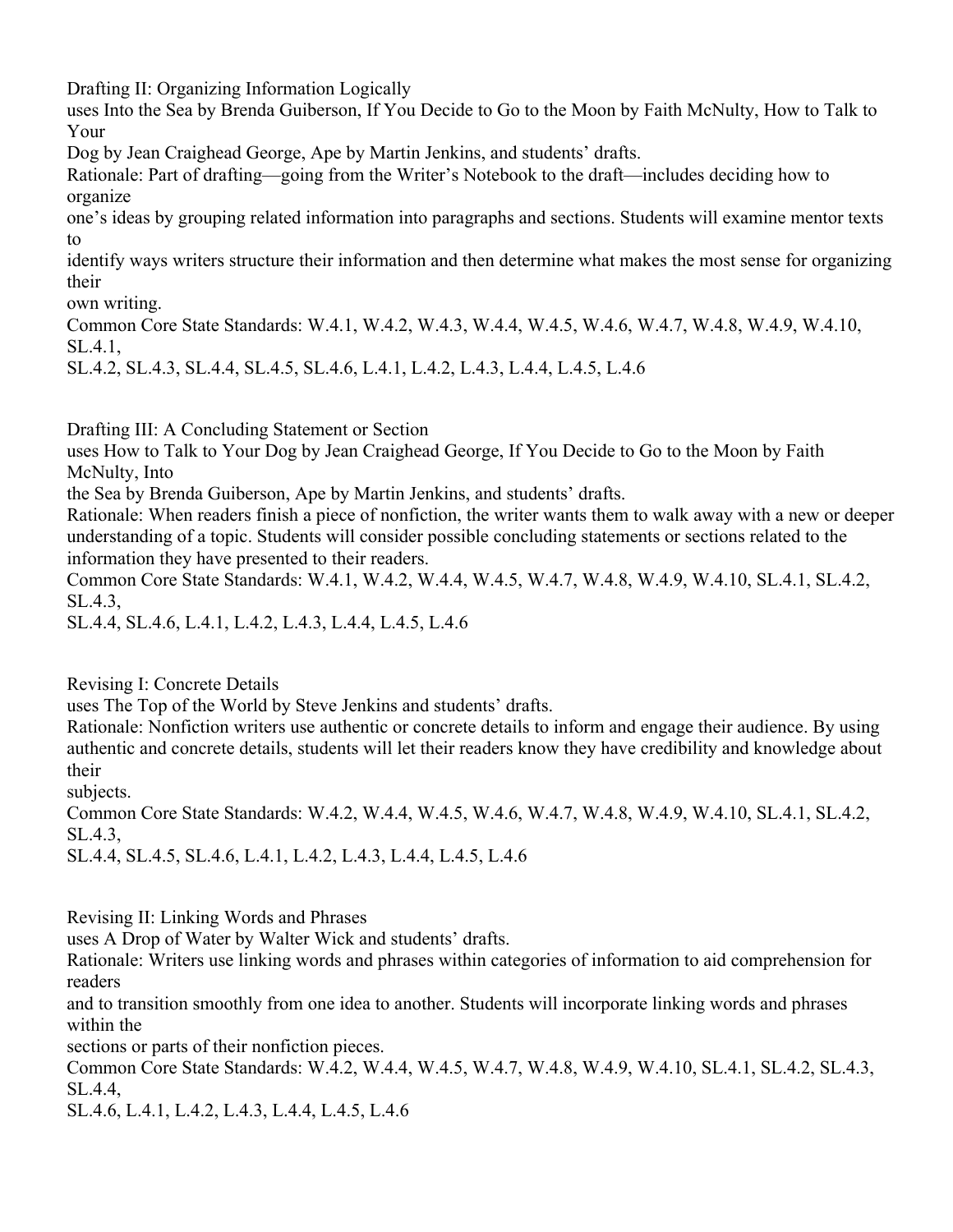Revising III: Attending to Imagery

uses Everglades by Jean Craighead George and students' drafts.

Rationale: Imagery is an important element of nonfiction. Through creating rich imagery, nonfiction writers help

readers become immersed in their subjects. Students will revise their drafts to include details and words that add

imagery.

Common Core State Standards: W.4.2, W.4.4, W.4.5, W.4.7, W.4.8, W.4.9, W.4.10, SL.4.1, SL.4.2, SL.4.3, SL.4.4,

SL.4.6, L.4.1, L.4.2, L.4.3, L.4.4, L.4.5, L.4.6

Editing I: Capitalization of Nonfiction Features

uses The Great Fire by Jim Murphy, Exploding Ants by Joanne Settel, a collection of other nonfiction books, and

students' drafts.

Rationale: Nonfiction has some unique features that may require some special attention, such as section headings

and a Table of Contents. The editing phase of the writing process is a great time to correct capitalization of these

features.

Common Core State Standards: W.4.2, W.4.4, W.4.5, W.4.7, W.4.8, W.4.9, W.4.10, SL.4.1, SL.4.2, SL.4.3, SL.4.4,

SL.4.6, L.4.1, L.4.2, L.4.3, L.4.6

Editing II: Punctuating Features of Nonfiction

uses A Drop of Water by Walter Wick, Ape by Martin Jenkins, and students' drafts.

Rationale: Editing involves paying attention to sentence-level issues. Nonfiction has some unique features that may

require special attention, such as section headings, quotes, captions, and Glossaries. The editing phase of the writing process is a great time for students to work on these sentence- and word-level elements.

Common Core State Standards: W.4.2, W.4.4, W.4.5, W.4.7, W.4.8, W.4.9, W.4.10, SL.4.1, SL.4.2, SL.4.3, SL.4.4,

SL.4.6, L.4.1, L.4.2, L.4.3, L.4.6

Publishing: Adding a Dedication and About the Author Page

uses The Great Fire by Jim Murphy, Into the Sea by Brenda Guiberson, Ape by Martin Jenkins, and students' final

pieces.

Rationale: Writers celebrate their work by dedicating it to someone or something important and sharing information

about their lives and/or inspiration. Students will craft a Dedication and an About the Author page to add to their

finished writing.

Common Core State Standards: W.4.2, W.4.4, W.4.5, W.4.6, W.4.7, W.4.8, W.4.9, W.4.10, SL.4.1, SL.4.2, SL.4.3,

SL.4.4, SL.4.5, SL.4.6, L.4.1, L.4.2, L.4.3, L.4.4, L.4.6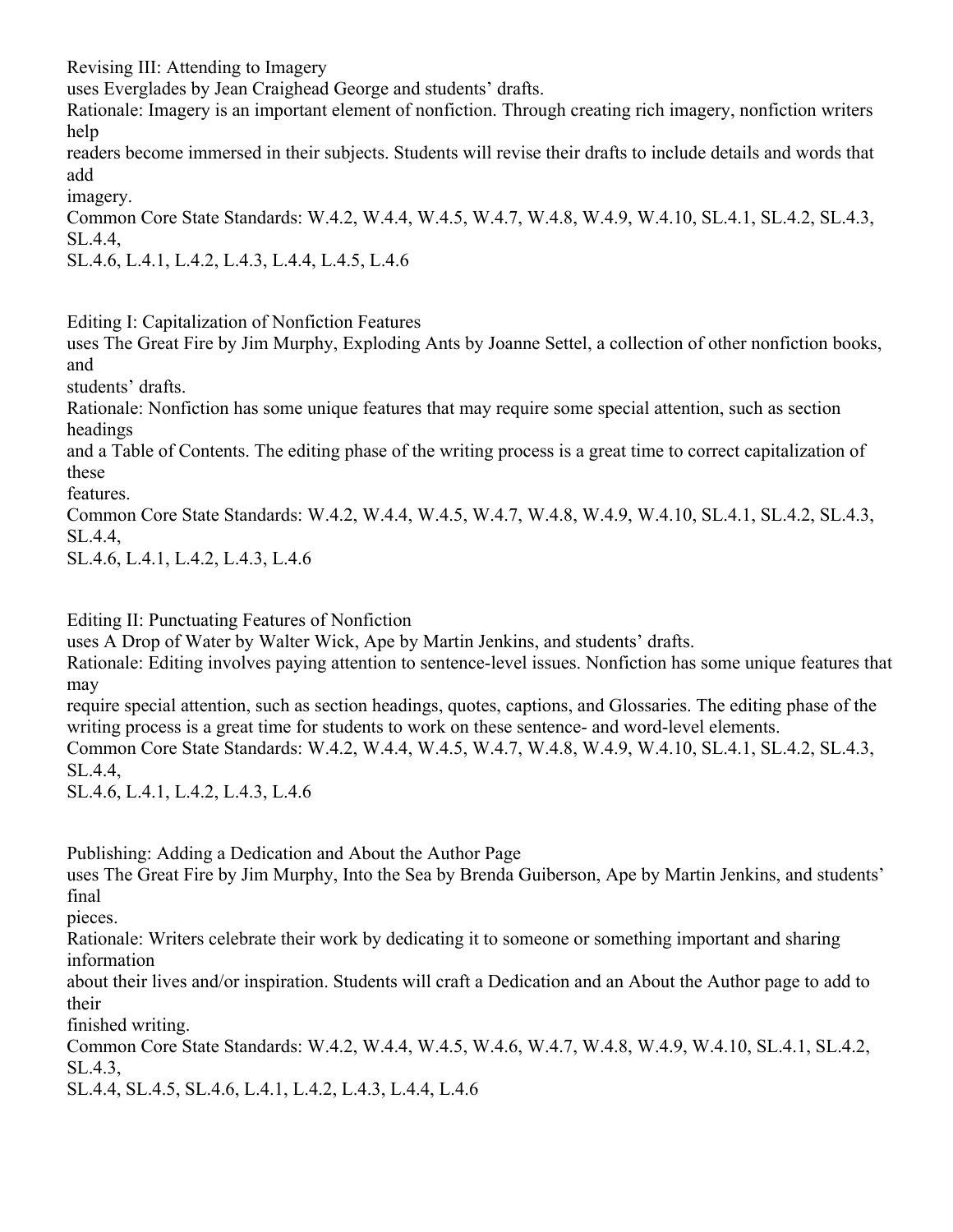## **Integration of Career Exploration, Life Literacies and Key Skills**

A variety of careers are explored in the nonfiction mentor texts.

| TECH.9.4.5.DC.4      | Model safe, legal, and ethical behavior when using online or offline technology (e.g.,<br>$8.1.5.NI.2$ ).                                                                                                                                    |
|----------------------|----------------------------------------------------------------------------------------------------------------------------------------------------------------------------------------------------------------------------------------------|
| TECH.9.4.5.CT.4      | Apply critical thinking and problem-solving strategies to different types of problems such<br>as personal, academic, community and global (e.g., 6.1.5. Civics CM.3).                                                                        |
| TECH.9.4.5.GCA.1     | Analyze how culture shapes individual and community perspectives and points of view<br>(e.g., 1.1.5.C2a, RL.5.9, 6.1.5. HistoryCC.8).                                                                                                        |
| TECH.9.4.5.TL.3      | Format a document using a word processing application to enhance text, change page<br>formatting, and include appropriate images graphics, or symbols.                                                                                       |
|                      | Curiosity and a willingness to try new ideas (intellectual risk-taking) contributes to the<br>development of creativity and innovation skills.                                                                                               |
|                      | Digital tools and media resources provide access to vast stores of information, but the<br>information can be biased or inaccurate.                                                                                                          |
| <b>TECH.9.4.5.CT</b> | <b>Critical Thinking and Problem-solving</b>                                                                                                                                                                                                 |
| TECH.9.4.5.Cl.2      | Investigate a persistent local or global issue, such as climate change, and collaborate with<br>individuals with diverse perspectives to improve upon current actions designed to address<br>the issue (e.g., 6.3.5. Civics PD.3, W.5.7).    |
| TECH.9.4.5.DC.5      | Identify the characteristics of a positive and negative online identity and the lasting<br>implications of online activity.                                                                                                                  |
|                      | The ability to solve problems effectively begins with gathering data, seeking resources,<br>and applying critical thinking skills.                                                                                                           |
| TECH.9.4.5.IML.1     | Evaluate digital sources for accuracy, perspective, credibility and relevance (e.g., Social<br>Studies Practice - Gathering and Evaluating Sources).                                                                                         |
| WRK.9.2.5.CAP.1      | Evaluate personal likes and dislikes and identify careers that might be suited to personal<br>likes.                                                                                                                                         |
| TECH.9.4.5.Cl.3      | Participate in a brainstorming session with individuals with diverse perspectives to expand<br>one's thinking about a topic of curiosity (e.g., 8.2.5.ED.2, 1.5.5.CR1a).                                                                     |
| TECH.9.4.5.IML.2     | Create a visual representation to organize information about a problem or issue (e.g.,<br>4.MD.B.4, 8.1.5.DA.3).                                                                                                                             |
| WRK.9.2.5.CAP.2      | Identify how you might like to earn an income.                                                                                                                                                                                               |
| TECH.9.4.5.Cl.1      | Use appropriate communication technologies to collaborate with individuals with diverse<br>perspectives about a local and/or global climate change issue and deliberate about<br>possible solutions (e.g., W.4.6, 3.MD.B.3, 7.1.NM.IPERS.6). |
| WRK.9.2.5.CAP.3      | Identify qualifications needed to pursue traditional and non-traditional careers and<br>occupations.                                                                                                                                         |
|                      | Collaboration with individuals with diverse perspectives can result in new ways of thinking<br>and/or innovative solutions.                                                                                                                  |
| WRK.9.2.5.CAP.4      | Explain the reasons why some jobs and careers require specific training, skills, and<br>certification (e.g., life guards, child care, medicine, education) and examples of these                                                             |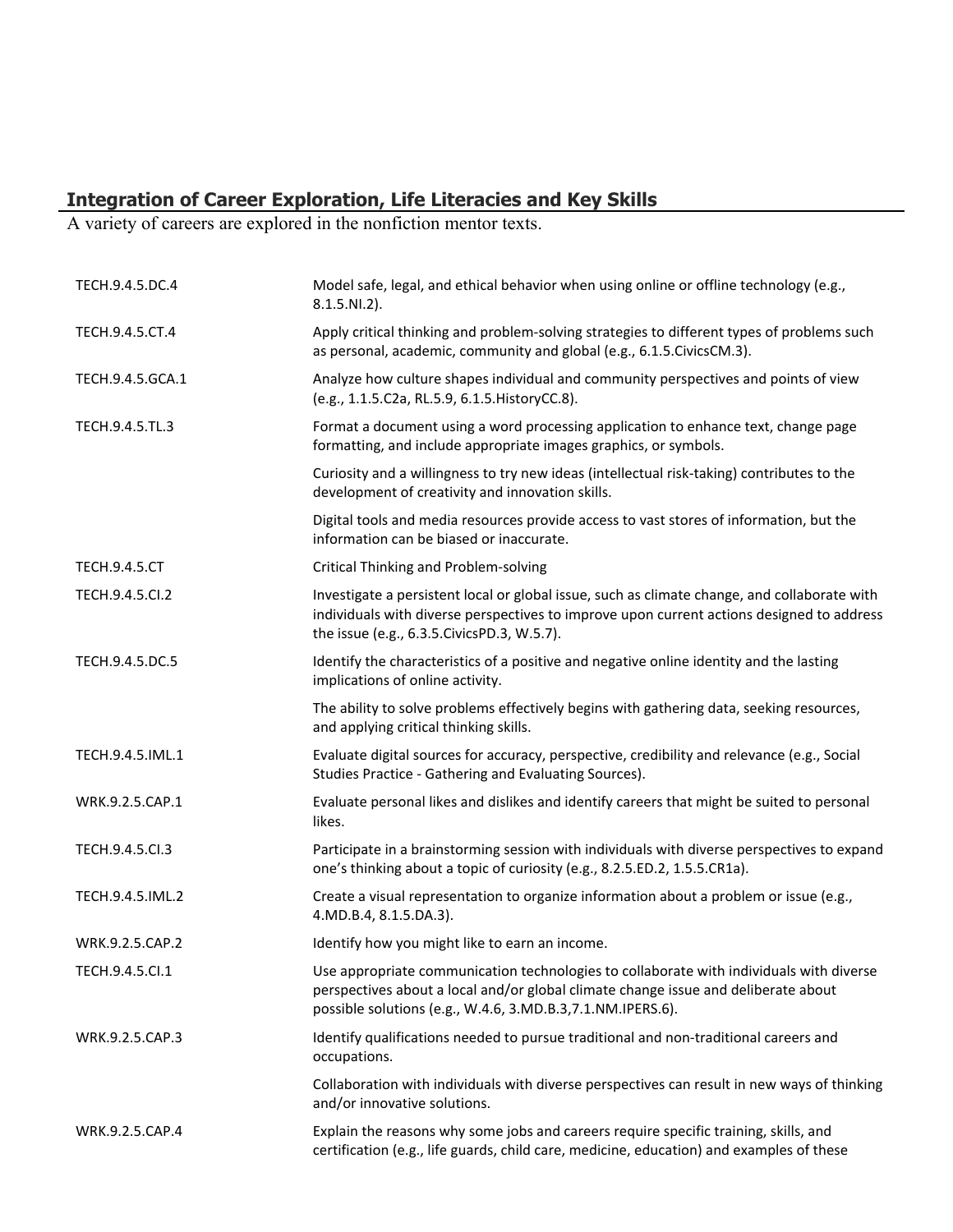# **Technology and Design Integration**

-SMARTboard technology

-Google Applications (Docs, Presentation, Classroom)

| CS.3-5.8.1.5.CS.2  | Model how computer software and hardware work together as a system to accomplish<br>tasks.                                                                                                                                         |
|--------------------|------------------------------------------------------------------------------------------------------------------------------------------------------------------------------------------------------------------------------------|
|                    | Software and hardware work together as a system to accomplish tasks (e.g., sending,<br>receiving, processing, and storing units of information).                                                                                   |
|                    | Shared features allow for common troubleshooting strategies that can be effective for<br>many systems.                                                                                                                             |
| CS.3-5.8.1.5.IC.1  | Identify computing technologies that have impacted how individuals live and work and<br>describe the factors that influenced the changes.                                                                                          |
| CS.3-5.8.1.5.DA.1  | Collect, organize, and display data in order to highlight relationships or support a claim.                                                                                                                                        |
| CS.3-5.8.2.5.ETW.4 | Explain the impact that resources, such as energy and materials used to develop<br>technology, have on the environment.                                                                                                            |
| CS.3-5.8.2.5.ETW.3 | Explain why human-designed systems, products, and environments need to be constantly<br>monitored, maintained, and improved.                                                                                                       |
| CS.3-5.8.1.5.CS.3  | Identify potential solutions for simple hardware and software problems using common<br>troubleshooting strategies.                                                                                                                 |
|                    | The technology developed for the human designed world can have unintended<br>consequences for the environment. Technology must be continually developed and made<br>more efficient to reduce the need for non-renewable resources. |
| CS.3-5.8.1.5.DA.5  | Propose cause and effect relationships, predict outcomes, or communicate ideas using<br>data.                                                                                                                                      |
|                    | Individuals can select, organize, and transform data into different visual representations<br>and communicate insights gained from the data.                                                                                       |
| CS.3-5.8.2.5.ETW.2 | Describe ways that various technologies are used to reduce improper use of resources.                                                                                                                                              |

### **Interdisciplinary Connections**

Mentor texts and personal choices for research provide interdisciplinary connects to math, science, social studies, technology and the arts.

| TECH.8.1.5   | Educational Technology: All students will use digital tools to access, manage, evaluate, and<br>synthesize information in order to solve problems individually and collaborate and to<br>create and communicate knowledge.                     |
|--------------|------------------------------------------------------------------------------------------------------------------------------------------------------------------------------------------------------------------------------------------------|
| TECH.8.1.5.B | Creativity and Innovation: Students demonstrate creative thinking, construct knowledge<br>and develop innovative products and process using technology.                                                                                        |
| TECH.8.1.5.E | Research and Information Fluency: Students apply digital tools to gather, evaluate, and<br>use information.                                                                                                                                    |
| TECH.8.1.5.F | Critical thinking, problem solving, and decision making: Students use critical thinking skills<br>to plan and conduct research, manage projects, solve problems, and make informed<br>decisions using appropriate digital tools and resources. |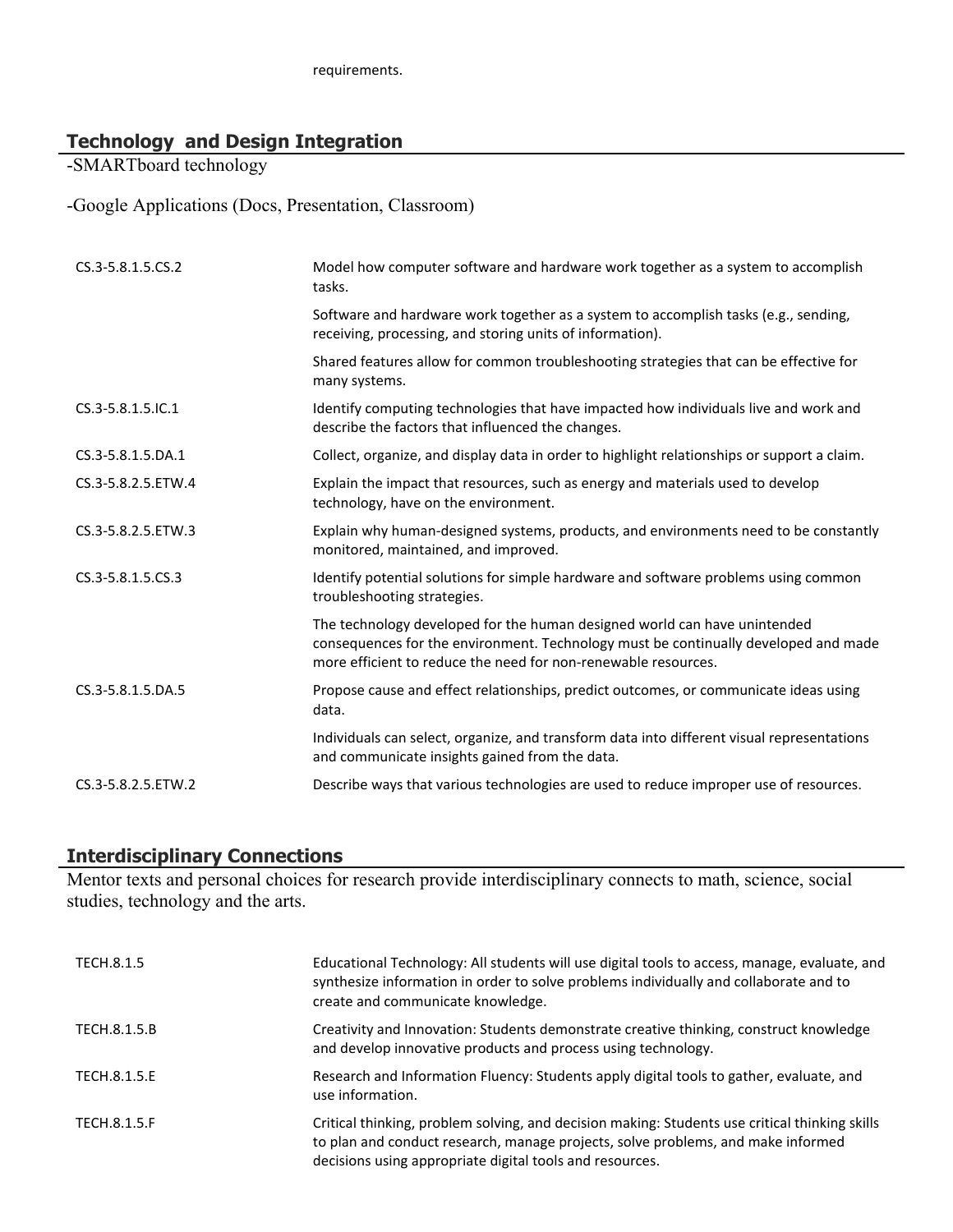## **Differentiation**

- Understand that gifted students, just like all students, come to school to learn and be challenged.
- Pre-assess your students. Find out their areas of strength as well as those areas you may need to address before students move on.
- Consider grouping gifted students together for at least part of the school day.
- Plan for differentiation. Consider pre-assessments, extension activities, and compacting the curriculum.
- Use phrases like "You've shown you don't need more practice" or "You need more practice" instead of words like "qualify" or "eligible" when referring to extension work.
- Encourage high-ability students to take on challenges. Because they're often used to getting good grades, gifted students may be risk averse.
- **Definitions of Differentiation Components**:
	- o Content the specific information that is to be taught in the lesson/unit/course of instruction.
	- o Process how the student will acquire the content information.
	- o Product how the student will demonstrate understanding of the content.
	- o Learning Environment the environment where learning is taking place including physical location and/or student grouping

#### **Differentiation occurring in this unit:**

Differentiated through topic selection, paragraph construction, additional challenges as needed, support as needed.

#### **Modifications & Accommodations**

Refer to QSAC EXCEL SMALL SPED ACCOMMOCATIONS spreadsheet in this discipline.

#### **Modifications and Accommodations used in this unit:**

Modifications and accommodations in accordance with individual IEP's.

#### **Benchmark Assessments**

 **Benchmark Assessments** are given periodically (e.g., at the end of every quarter or as frequently as once per month) throughout a school year to establish baseline achievement data and measure progress toward a standard or set of academic standards and goals.

#### **Schoolwide Benchmark assessments:**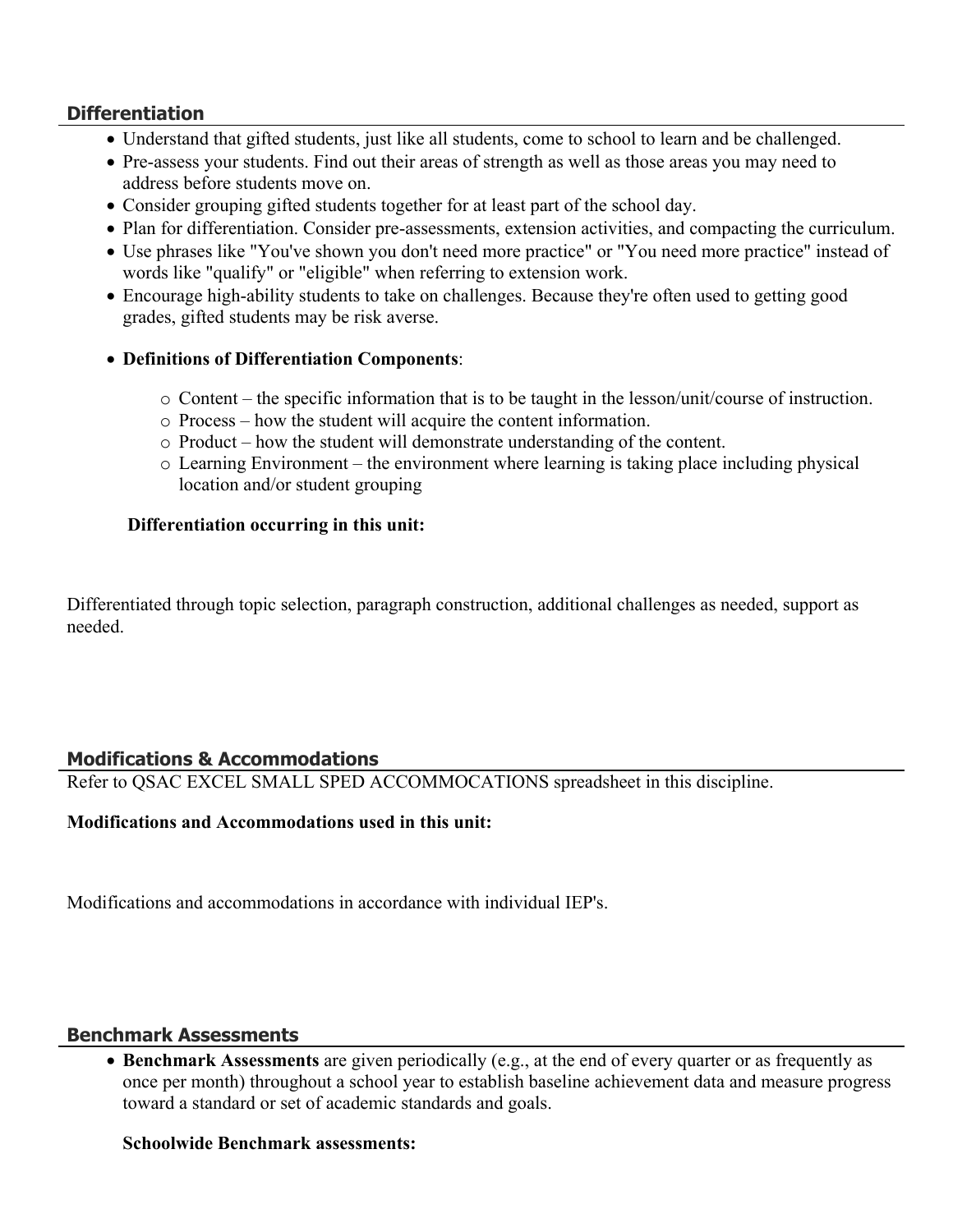Aimsweb benchmarks 3X a year

Linkit Benchmarks 3X a year

DRA

**Additional Benchmarks used in this unit:**

Writing Samples and AIMS Web

# **Formative Assessments**

Assessment allows both instructor and student to monitor progress towards achieving learning objectives, and can be approached in a variety of ways. **Formative assessment** refers to tools that identify misconceptions, struggles, and learning gaps along the way and assess how to close those gaps. It includes effective tools for helping to shape learning, and can even bolster students' abilities to take ownership of their learning when they understand that the goal is to improve learning, not apply final marks (Trumbull and Lash, 2013). It can include students assessing themselves, peers, or even the instructor, through writing, quizzes, conversation, and more. In short, formative assessment occurs throughout a class or course, and seeks to improve student achievement of learning objectives through approaches that can support specific student needs (Theal and Franklin, 2010, p. 151).

#### **Formative Assessments used in this unit:**

Pre-writing activities embedded in the lessons.

Rough draft construction.

successful writing process progression

teacher conferencing

anecdotal notes

#### **Summative Assessments**

**Summative assessments** evaluate student learning, knowledge, proficiency, or success at the conclusion of an instructional period, like a unit, course, or program. Summative assessments are almost always formally graded and often heavily weighted (though they do not need to be). Summative assessment can be used to great effect in conjunction and alignment with formative assessment, and instructors can consider a variety of ways to combine these approaches.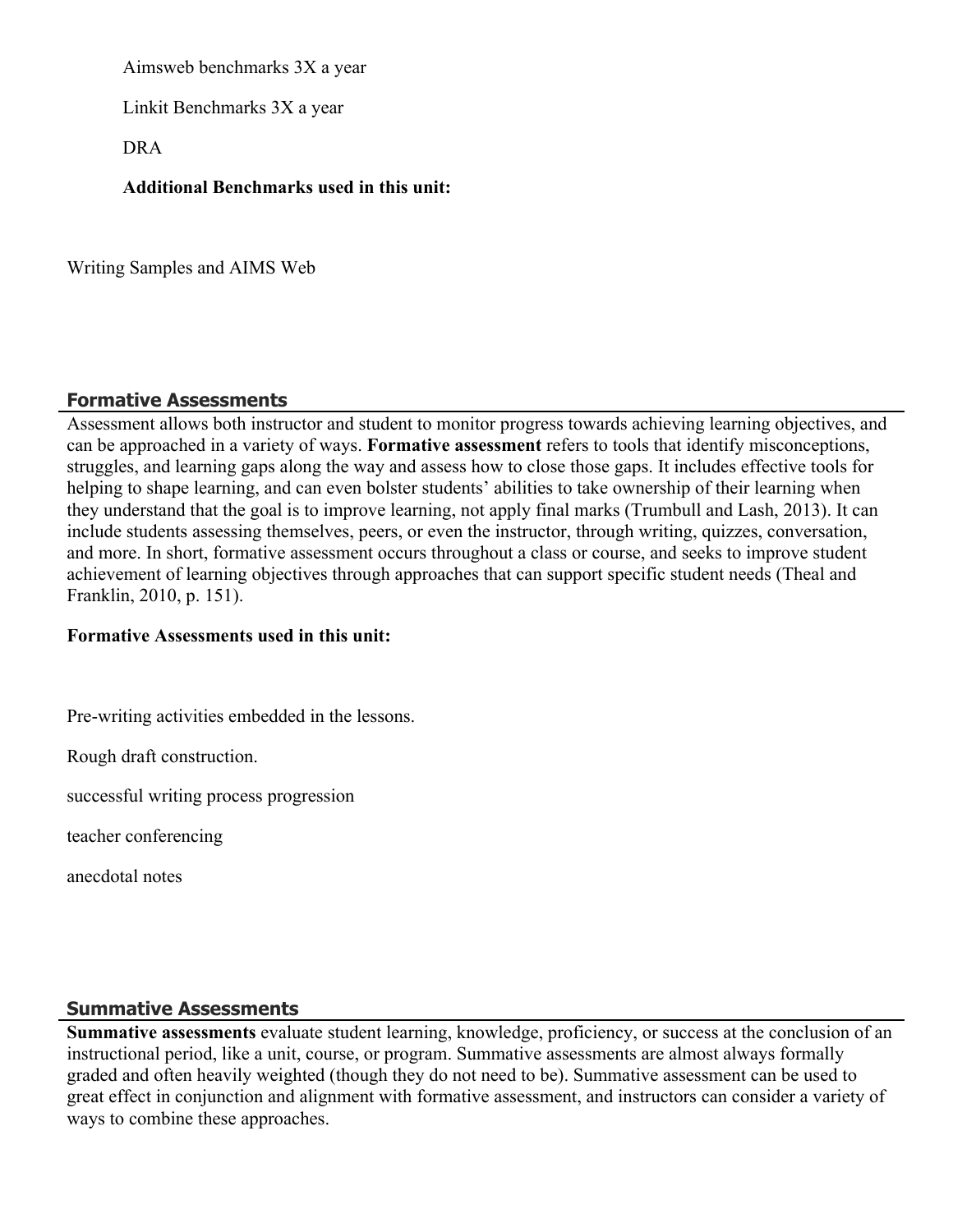#### **Summative assessments for this unit:**

Student Self-Reflection uses a self-reflection questionnaire. Rationale: All writers use self-assessment to learn and grow as writers. A self-assessment questionnaire will help students understand how they have grown as writers.

#### **Instructional Materials**

Schoolwide, Inc. Unit on "Feature Articles"

and materials provided in the unit.

Worksheets provided in the unit.

**Mentor Texts Ape by Martin Jenkins A Drop of Water by Walter Wick Everglades by Jean Craighead George Exploding Ants by Joanne Settel The Great Fire by Jim Murphy How to Talk to Your Dog by Jean Craighead George If You Decide to Go to the Moon by Faith McNulty Into the Sea by Brenda Guiberson The Top of the World: Climbing Mount Everest by Steve Jenkins A Walk in the Rainforest by Kristin Joy Pratt**

#### **Standards**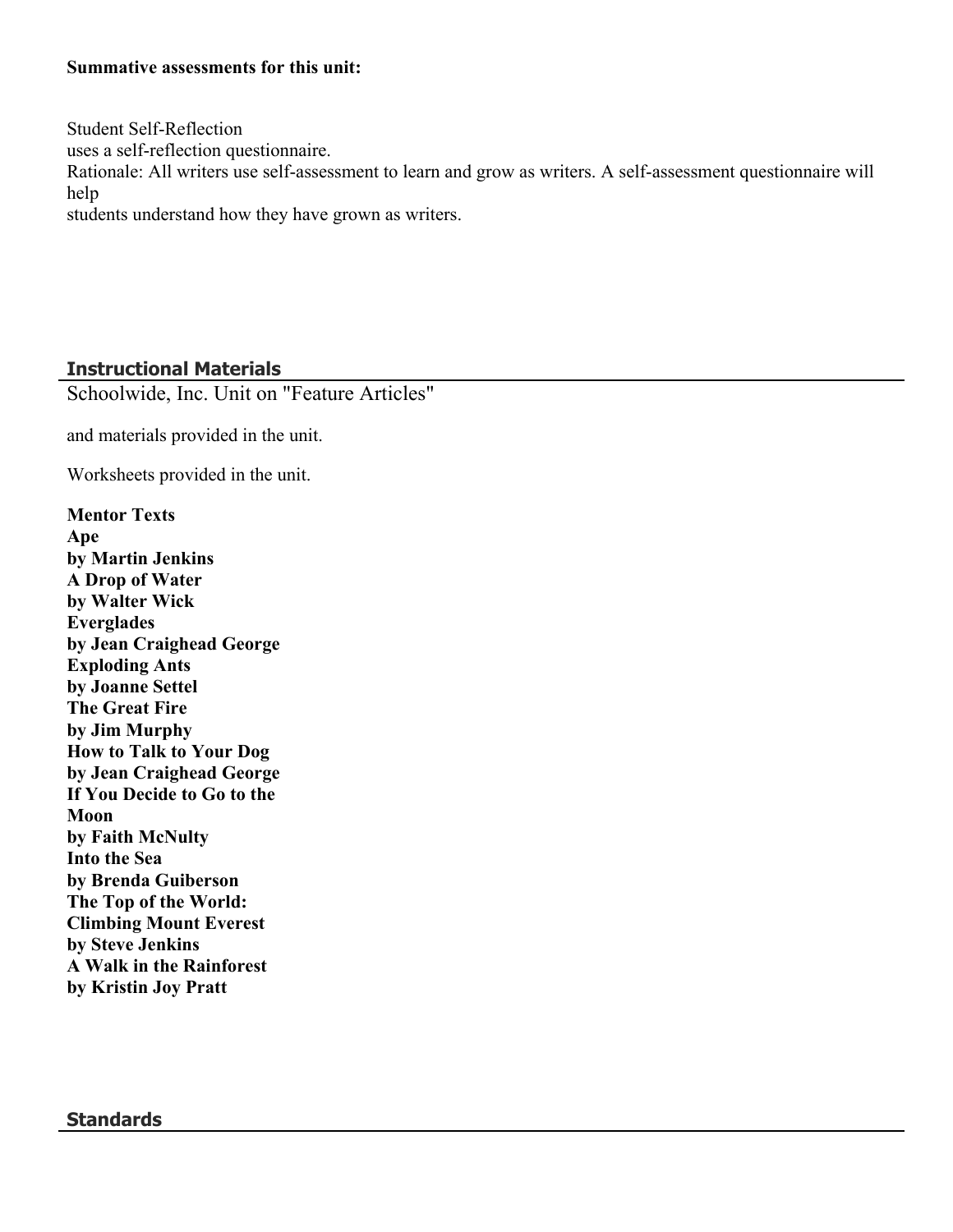| CCSS.ELA-Literacy.RL.4.4  | Determine the meaning of words and phrases as they are used in a text, including those<br>that allude to significant characters found in mythology (e.g., Herculean).                                                                                                                   |
|---------------------------|-----------------------------------------------------------------------------------------------------------------------------------------------------------------------------------------------------------------------------------------------------------------------------------------|
| CCSS.ELA-Literacy.RL.4.5  | Explain major differences between poems, drama, and prose, and refer to the structural<br>elements of poems (e.g., verse, rhythm, meter) and drama (e.g., casts of characters,<br>settings, descriptions, dialogue, stage directions) when writing or speaking about a text.            |
| CCSS.ELA-Literacy.RL.4.6  | Compare and contrast the point of view from which different stories are narrated,<br>including the difference between first- and third-person narrations.                                                                                                                               |
| CCSS.ELA-Literacy.W.4.1   | Write opinion pieces on topics or texts, supporting a point of view with reasons and<br>information.                                                                                                                                                                                    |
| CCSS.ELA-Literacy.W.4.1.a | Introduce a topic or text clearly, state an opinion, and create an organizational structure in<br>which related ideas are grouped to support the writer's purpose.                                                                                                                      |
| CCSS.ELA-Literacy.W.4.1.b | Provide reasons that are supported by facts and details.                                                                                                                                                                                                                                |
| CCSS.ELA-Literacy.W.4.1.c | Link opinion and reasons using words and phrases (e.g., for instance, in order to, in<br>addition).                                                                                                                                                                                     |
| CCSS.ELA-Literacy.W.4.1.d | Provide a concluding statement or section related to the opinion presented.                                                                                                                                                                                                             |
| CCSS.ELA-Literacy.W.4.2   | Write informative/explanatory texts to examine a topic and convey ideas and information<br>clearly.                                                                                                                                                                                     |
| CCSS.ELA-Literacy.W.4.2.a | Introduce a topic clearly and group related information in paragraphs and sections;<br>include formatting (e.g., headings), illustrations, and multimedia when useful to aiding<br>comprehension.                                                                                       |
| CCSS.ELA-Literacy.W.4.2.b | Develop the topic with facts, definitions, concrete details, quotations, or other<br>information and examples related to the topic.                                                                                                                                                     |
| CCSS.ELA-Literacy.W.4.2.c | Link ideas within categories of information using words and phrases (e.g., another, for<br>example, also, because).                                                                                                                                                                     |
| CCSS.ELA-Literacy.W.4.2.d | Use precise language and domain-specific vocabulary to inform about or explain the topic.                                                                                                                                                                                               |
| CCSS.ELA-Literacy.W.4.2.e | Provide a concluding statement or section related to the information or explanation<br>presented.                                                                                                                                                                                       |
| CCSS.ELA-Literacy.W.4.4   | Produce clear and coherent writing in which the development and organization are<br>appropriate to task, purpose, and audience.                                                                                                                                                         |
| CCSS.ELA-Literacy.W.4.5   | With guidance and support from peers and adults, develop and strengthen writing as<br>needed by planning, revising, and editing.                                                                                                                                                        |
| CCSS.ELA-Literacy.W.4.6   | With some guidance and support from adults, use technology, including the Internet, to<br>produce and publish writing as well as to interact and collaborate with others;<br>demonstrate sufficient command of keyboarding skills to type a minimum of one page in a<br>single sitting. |
| CCSS.ELA-Literacy.W.4.7   | Conduct short research projects that build knowledge through investigation of different<br>aspects of a topic.                                                                                                                                                                          |
| CCSS.ELA-Literacy.W.4.8   | Recall relevant information from experiences or gather relevant information from print<br>and digital sources; take notes and categorize information, and provide a list of sources.                                                                                                    |
| CCSS.ELA-Literacy.W.4.9   | Draw evidence from literary or informational texts to support analysis, reflection, and<br>research.                                                                                                                                                                                    |
| CCSS.ELA-Literacy.W.4.9.a | Apply grade 4 Reading standards to literature (e.g., "Describe in depth a character, setting,<br>or event in a story or drama, drawing on specific details in the text [e.g., a character's<br>thoughts, words, or actions].").                                                         |
| CCSS.ELA-Literacy.W.4.9.b | Apply grade 4 Reading standards to informational texts (e.g., "Explain how an author uses<br>reasons and evidence to support particular points in a text").                                                                                                                             |
| CCSS.ELA-Literacy.W.4.10  | Write routinely over extended time frames (time for research, reflection, and revision) and<br>shorter time frames (a single sitting or a day or two) for a range of discipline-specific tasks,                                                                                         |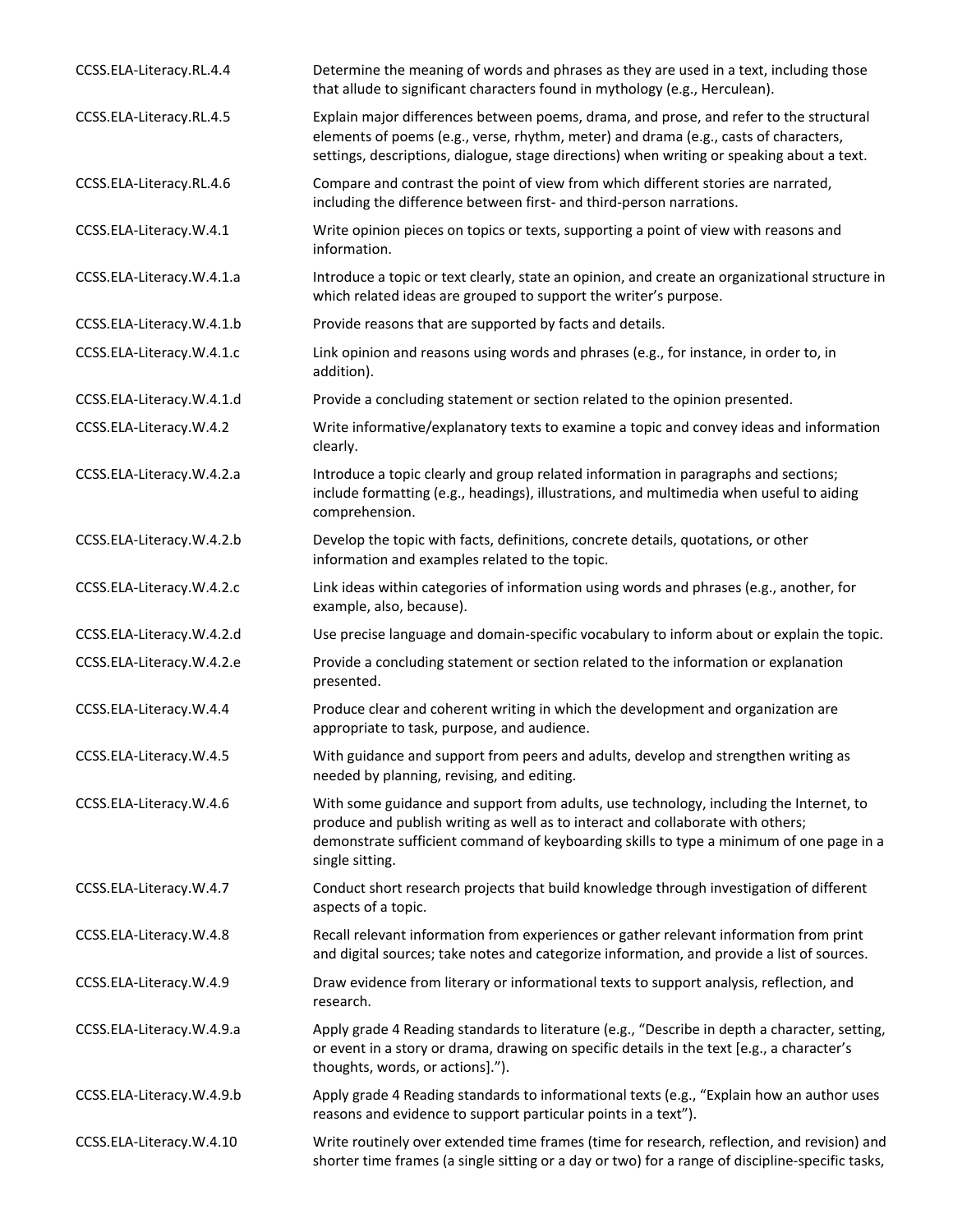|                            | purposes, and audiences.                                                                                                                                                                                                                     |
|----------------------------|----------------------------------------------------------------------------------------------------------------------------------------------------------------------------------------------------------------------------------------------|
| CCSS.ELA-Literacy.SL.4.1   | Engage effectively in a range of collaborative discussions (one-on-one, in groups, and<br>teacher-led) with diverse partners on grade 4 topics and texts, building on others' ideas<br>and expressing their own clearly.                     |
| CCSS.ELA-Literacy.SL.4.1.a | Come to discussions prepared, having read or studied required material; explicitly draw on<br>that preparation and other information known about the topic to explore ideas under<br>discussion.                                             |
| CCSS.ELA-Literacy.SL.4.1.b | Follow agreed-upon rules for discussions and carry out assigned roles.                                                                                                                                                                       |
| CCSS.ELA-Literacy.SL.4.1.c | Pose and respond to specific questions to clarify or follow up on information, and make<br>comments that contribute to the discussion and link to the remarks of others.                                                                     |
| CCSS.ELA-Literacy.SL.4.1.d | Review the key ideas expressed and explain their own ideas and understanding in light of<br>the discussion.                                                                                                                                  |
| CCSS.ELA-Literacy.SL.4.4   | Report on a topic or text, tell a story, or recount an experience in an organized manner,<br>using appropriate facts and relevant, descriptive details to support main ideas or themes;<br>speak clearly at an understandable pace.          |
| CCSS.ELA-Literacy.SL.4.5   | Add audio recordings and visual displays to presentations when appropriate to enhance<br>the development of main ideas or themes.                                                                                                            |
| CCSS.ELA-Literacy.SL.4.2   | Paraphrase portions of a text read aloud or information presented in diverse media and<br>formats, including visually, quantitatively, and orally.                                                                                           |
| CCSS.ELA-Literacy.SL.4.3   | Identify the reasons and evidence a speaker provides to support particular points.                                                                                                                                                           |
| CCSS.ELA-Literacy.SL.4.6   | Differentiate between contexts that call for formal English (e.g., presenting ideas) and<br>situations where informal discourse is appropriate (e.g., small-group discussion); use<br>formal English when appropriate to task and situation. |
| CCSS.ELA-Literacy.L.4.1    | Demonstrate command of the conventions of standard English grammar and usage when<br>writing or speaking.                                                                                                                                    |
| CCSS.ELA-Literacy.L.4.1.a  | Use relative pronouns (who, whose, whom, which, that) and relative adverbs (where,<br>when, why).                                                                                                                                            |
| CCSS.ELA-Literacy.L.4.1.b  | Form and use the progressive (e.g., I was walking; I am walking; I will be walking) verb<br>tenses.                                                                                                                                          |
| CCSS.ELA-Literacy.L.4.1.c  | Use modal auxiliaries (e.g., can, may, must) to convey various conditions.                                                                                                                                                                   |
| CCSS.ELA-Literacy.L.4.1.d  | Order adjectives within sentences according to conventional patterns (e.g., a small red bag<br>rather than a red small bag).                                                                                                                 |
| CCSS.ELA-Literacy.L.4.1.e  | Form and use prepositional phrases.                                                                                                                                                                                                          |
| CCSS.ELA-Literacy.L.4.1.f  | Produce complete sentences, recognizing and correcting inappropriate fragments and run-<br>ons.                                                                                                                                              |
| CCSS.ELA-Literacy.L.4.1.g  | Correctly use frequently confused words (e.g., to, too, two; there, their).                                                                                                                                                                  |
| CCSS.ELA-Literacy.L.4.2    | Demonstrate command of the conventions of standard English capitalization, punctuation,<br>and spelling when writing.                                                                                                                        |
| CCSS.ELA-Literacy.L.4.2.a  | Use correct capitalization.                                                                                                                                                                                                                  |
| CCSS.ELA-Literacy.L.4.2.b  | Use commas and quotation marks to mark direct speech and quotations from a text.                                                                                                                                                             |
| CCSS.ELA-Literacy.L.4.2.c  | Use a comma before a coordinating conjunction in a compound sentence.                                                                                                                                                                        |
| CCSS.ELA-Literacy.L.4.2.d  | Spell grade-appropriate words correctly, consulting references as needed.                                                                                                                                                                    |
| CCSS.ELA-Literacy.L.4.3    | Use knowledge of language and its conventions when writing, speaking, reading, or<br>listening.                                                                                                                                              |
| CCSS.ELA-Literacy.L.4.3.a  | Choose words and phrases to convey ideas precisely.                                                                                                                                                                                          |
| CCSS.ELA-Literacy.L.4.3.b  | Choose punctuation for effect.                                                                                                                                                                                                               |